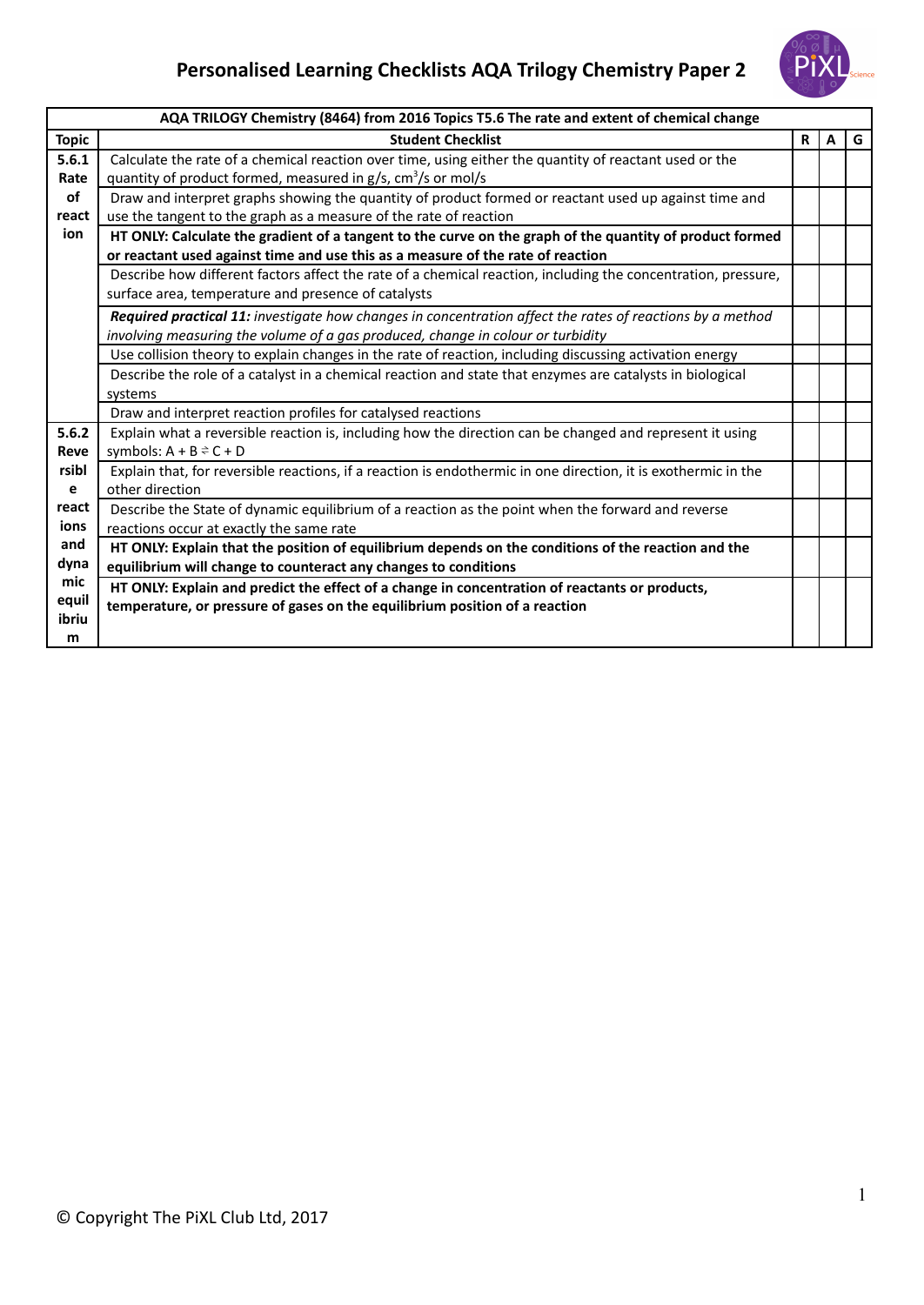## **Personalised Learning Checklists AQA Trilogy Chemistry Paper 2**



|              | AQA TRILOGY Chemistry (8464) from 2016 Topics T5.7 Organic chemistry                                      |     |   |   |
|--------------|-----------------------------------------------------------------------------------------------------------|-----|---|---|
| <b>Topic</b> | <b>Student Checklist</b>                                                                                  | R I | A | G |
| 5.7.1        | Describe what crude oil is and where it comes from, including the basic composition of crude oil and      |     |   |   |
| Carbo        | the general chemical formula for the alkanes                                                              |     |   |   |
| n            | State the names of the first four members of the alkanes and recognise substances as alkanes from         |     |   |   |
| compo        | their formulae                                                                                            |     |   |   |
| unds         | Describe the process of fractional distillation, state the names and uses of fuels that are produced from |     |   |   |
| as           | crude oil by fractional distillation                                                                      |     |   |   |
| fuels        | Describe trends in the properties of hydrocarbons, including boiling point, viscosity and flammability    |     |   |   |
| and          | and explain how their properties influence how they are used as fuels                                     |     |   |   |
| feedst       | Describe and write balanced chemical equations for the complete combustion of hydrocarbon fuels           |     |   |   |
| ock          | Describe the process of cracking and state that the products of cracking include alkanes and alkenes      |     |   |   |
|              | and describe the test for alkenes                                                                         |     |   |   |
|              | Balance chemical equations as examples of cracking when given the formulae of the reactants and           |     |   |   |
|              | products                                                                                                  |     |   |   |
|              | Explain why cracking is useful and why modern life depends on the uses of hydrocarbons                    |     |   |   |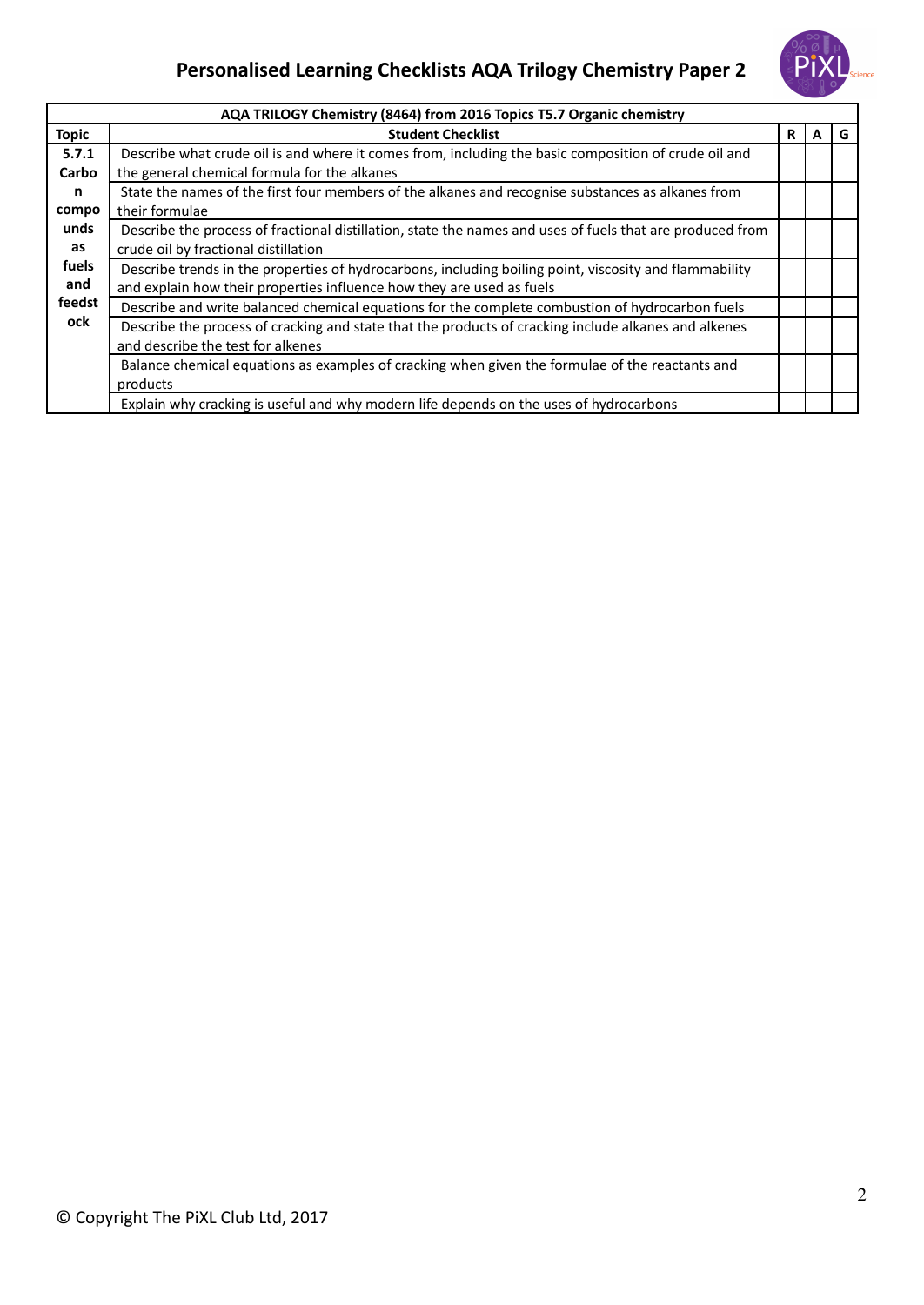## **Personalised Learning Checklists AQA Trilogy Chemistry Paper 2**



| AQA TRILOGY Chemistry (8464) from 2016 Topics T5.8 Chemical analysis |                                                                                              |   |   |   |
|----------------------------------------------------------------------|----------------------------------------------------------------------------------------------|---|---|---|
| <b>Topic</b>                                                         | <b>Student Checklist</b>                                                                     | R | А | G |
| 5.8.1                                                                | Define a pure substance and identify pure substances and mixtures from data about melting    |   |   |   |
| Purity,                                                              | and boiling points                                                                           |   |   |   |
| formul                                                               | Describe a formulation and identify formulations given appropriate information               |   |   |   |
| ations                                                               |                                                                                              |   |   |   |
| and                                                                  | Describe chromatography, including the terms stationary phase and mobile phase and identify  |   |   |   |
| chrom                                                                | pure substances using paper chromatography                                                   |   |   |   |
| atogra                                                               | Explain what the Rf value of a compound represents, how the Rf value differs in different    |   |   |   |
| ph &                                                                 | solvents and interpret and determine Rf values from chromatograms                            |   |   |   |
| 5.8.2                                                                | Required practical 12: investigate how paper chromatography can be used to separate and tell |   |   |   |
| ID of                                                                | the difference between coloured substances (inc calculation of Rf values)                    |   |   |   |
| gases                                                                | Explain how to test for the presence of hydrogen, oxygen, carbon dioxide and chlorine        |   |   |   |
|                                                                      |                                                                                              |   |   |   |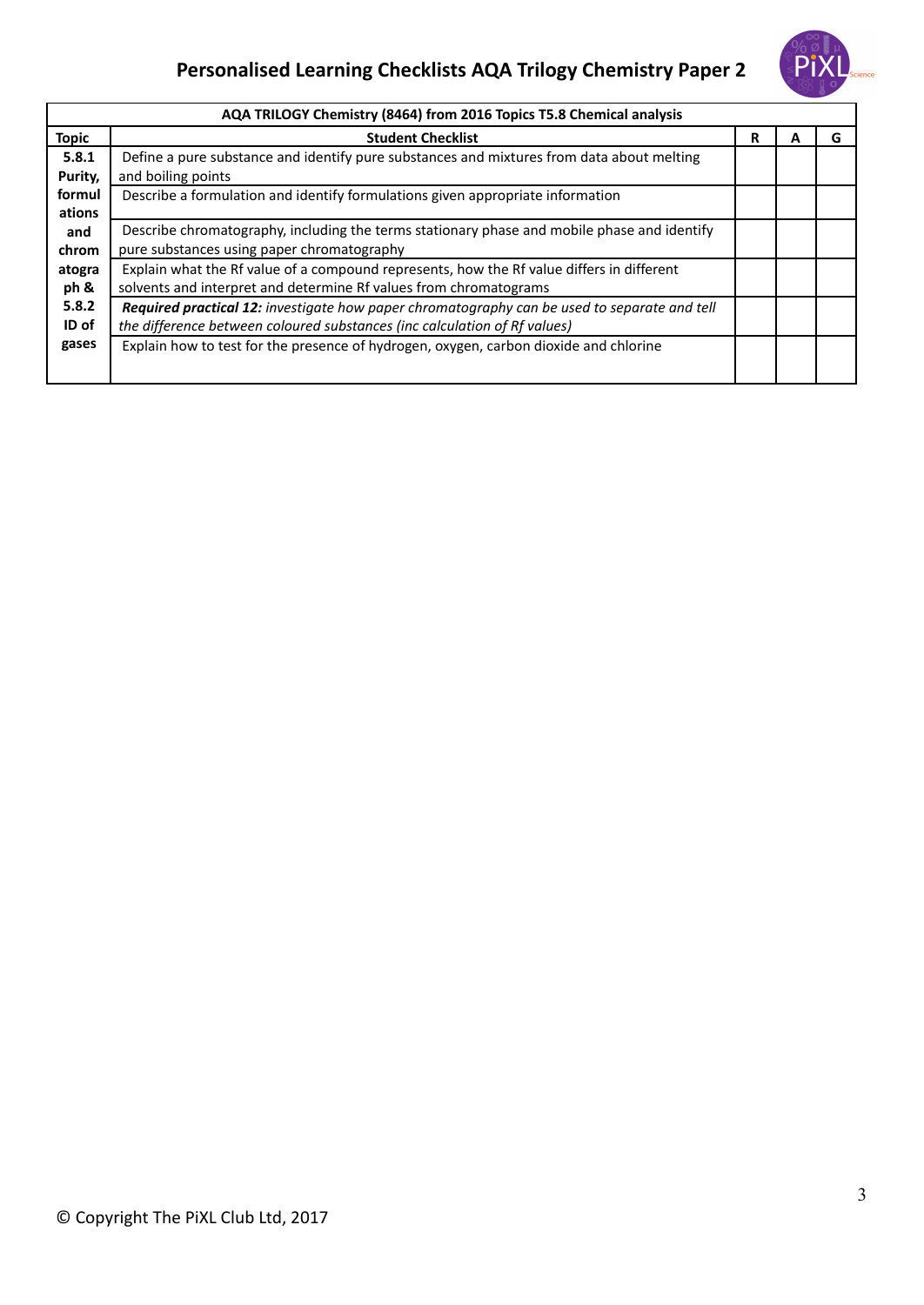

|                      | AQA Chemistry (8462) from 2016 Topics C4.9 Chemistry of the atmosphere                                                                                 |   |   |   |  |  |
|----------------------|--------------------------------------------------------------------------------------------------------------------------------------------------------|---|---|---|--|--|
| <b>Topic</b>         | <b>Student Checklist</b>                                                                                                                               | R | A | G |  |  |
| 4.9.1 The            | Describe the composition of gases in the Earth's atmosphere using percentages, fractions or ratios                                                     |   |   |   |  |  |
| composi              | Describe how early intense volcanic activity may have helped form the early atmosphere and how                                                         |   |   |   |  |  |
| tion and             | the oceans formed                                                                                                                                      |   |   |   |  |  |
| evolutio<br>n of the |                                                                                                                                                        |   |   |   |  |  |
| Earth's              | Explain why the levels of carbon dioxide in the atmosphere changes as the oceans were formed                                                           |   |   |   |  |  |
| atmosph              |                                                                                                                                                        |   |   |   |  |  |
| ere                  | State the approximate time in Earth's history when algae started producing oxygen and describe the                                                     |   |   |   |  |  |
|                      | effects of a gradually increasing oxygen level                                                                                                         |   |   |   |  |  |
|                      | Explain the ways that atmospheric carbon dioxide levels decreased                                                                                      |   |   |   |  |  |
|                      |                                                                                                                                                        |   |   |   |  |  |
| 4.9.2                | Name some greenhouse gases and describe how they cause an increase in Earth's temperature                                                              |   |   |   |  |  |
| Carbon<br>dioxide    |                                                                                                                                                        |   |   |   |  |  |
| and                  | List some human activities that produce greenhouse gases                                                                                               |   |   |   |  |  |
| methane              |                                                                                                                                                        |   |   |   |  |  |
| as                   | Evaluate arguments for and against the idea that human activities cause a rise in temperature that<br>results in global climate change                 |   |   |   |  |  |
| greenho              |                                                                                                                                                        |   |   |   |  |  |
| use                  | State some potential side effects of global climate change, including discussing scale, risk and                                                       |   |   |   |  |  |
| gases                | environmental implications                                                                                                                             |   |   |   |  |  |
|                      | Define the term carbon footprint and list some actions that could reduce the carbon footprint                                                          |   |   |   |  |  |
| 4.9.3                | Describe the combustion of fuels as a major source of atmospheric pollutants and name the different                                                    |   |   |   |  |  |
| Common               | gases that are released when a fuel is burned                                                                                                          |   |   |   |  |  |
| atmosph<br>eric      | Predict the products of combustion of a fuel given appropriate information about the composition of<br>the fuel and the conditions in which it is used |   |   |   |  |  |
| pollutant            | Describe the properties and effects of carbon monoxide, sulfur dioxide and particulates in the                                                         |   |   |   |  |  |
| s and                | atmosphere                                                                                                                                             |   |   |   |  |  |
| their                | Describe and explain the problems caused by increased amounts of these pollutants in the air                                                           |   |   |   |  |  |
| sources              |                                                                                                                                                        |   |   |   |  |  |